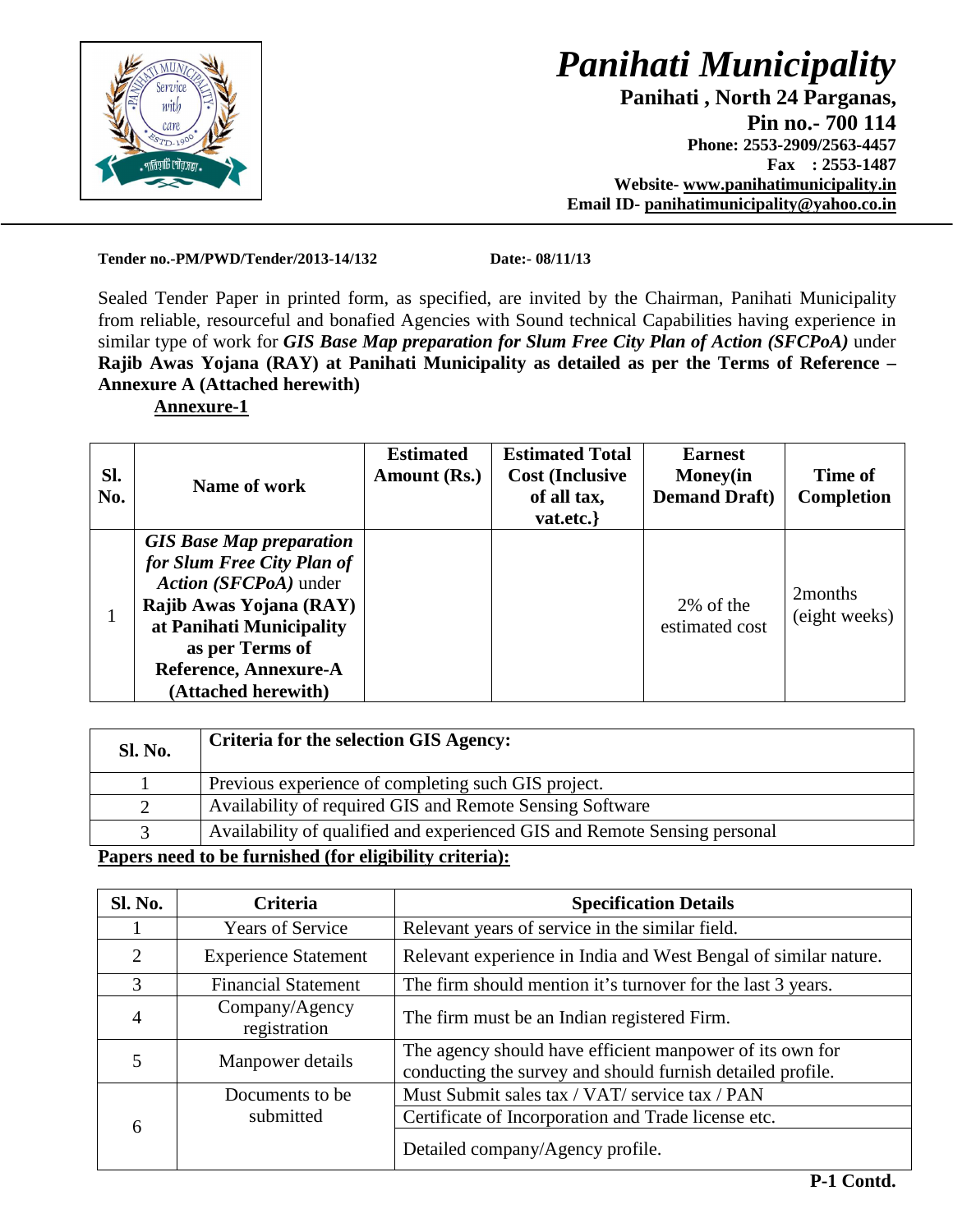- **Last Date of Submission of Tender: 18.11.13 up to 1.00 P.M.**
- **Date of Opening of Tender: 18.11.13 at 3 P. M.**
- **Venue: PWD Section, Panihati Municipality**

Least quoted rate may not be the only selection criteria. Evaluation of the tenders received would be done on the overall basis of the Experience, rate/amount quoted, Qualifications, competence and practical experience of key staff in relevant assignment: Credentials etc.

Payment will be released only after satisfactory completion of the works, keeping aside a security deposit of 10% of the values of works for a period of six months from the date of completion.

Relevant documents & particulars may be seen during the office hours at this Office or through Municipal Website www.panihatimunicipality.in. Tender for the work along with requisite papers is to be submitted.

The Chairman, Panihati Municipality reserves the right to accept and or to cancel any/all tenders / quotations in full or in part without assigning any reason. No delayed tender will be accepted.

#### **For any clarification pls. contact: Sri Prasun Sarkar, I.T.Coordinator( Mobile no.-9007970882)**

#### **Encl. - 1. Terms of Reference (Annexure-A)**

Chairmaí

**Panihati Municipality** 

#### (**AUTHORISED SIGNATORY)**

Copy forwarded for your kind information and necessary action -

- *1. Sri M. N. Pradhan, IAS, Project Director, CMU, ILGUS Bhavan, HC Block, Kol-106*
- *2. I.T. Expert, CMU, ILGUS Bhavan, HC Block, Kol-106 for website uploading (www.changekolkata.org)*
- *3. Executive Officer, Panihati Municipality*
- *4. Finance Officer, Panihati Municipality*
- *5. Assistant Engineer, Panihati Municipality*
- *6. Cashier, Panihati Municipality*
- *7. Notice Board, Panihati Municipality*
- *8. Telmac Engineering Enterprises (for website uploading)*

**Panihati Municipality**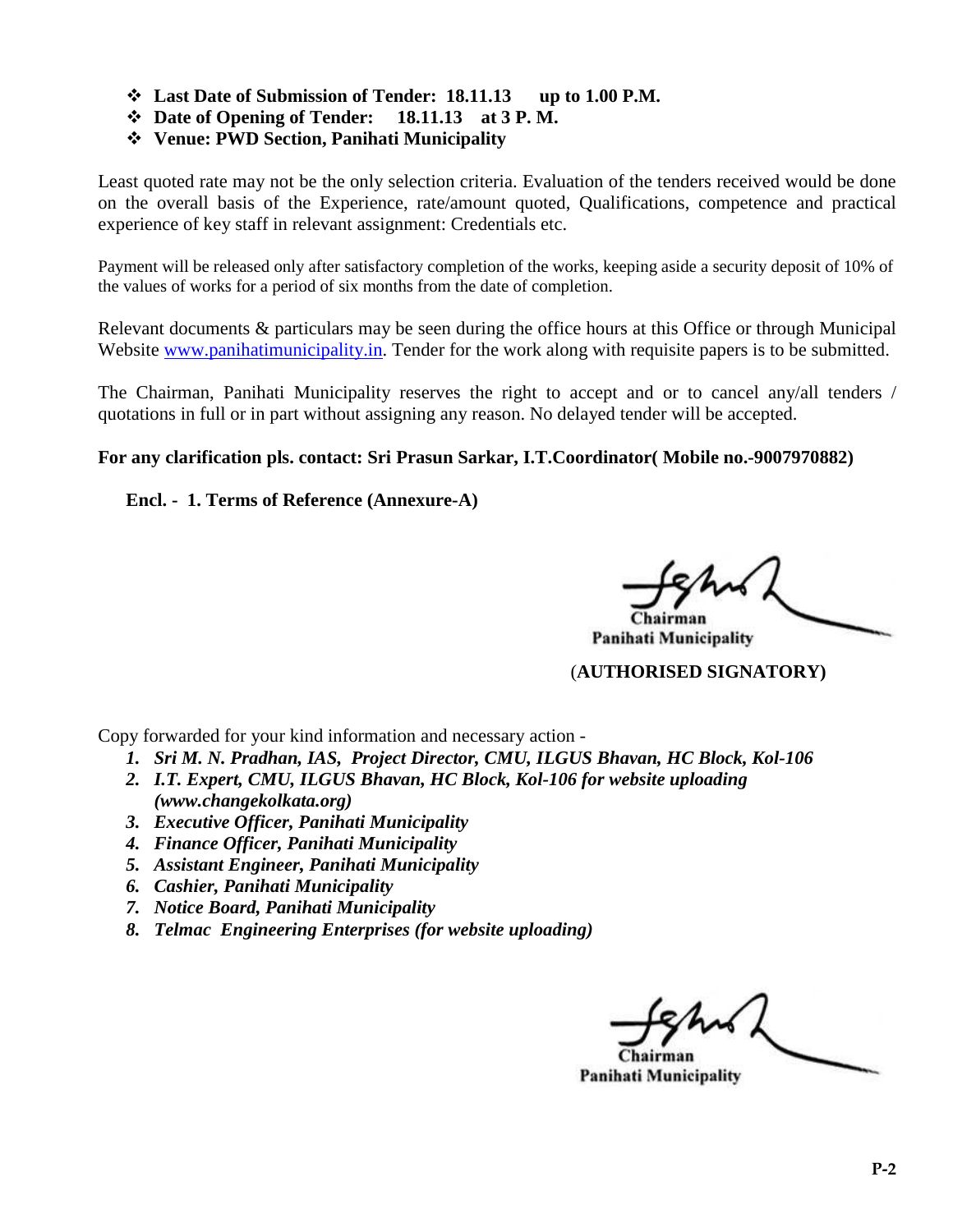

 **Panihati , North 24 Parganas, Pin no.- 700 114 Phone: 2553-2909/2563-4457 Fax : 2553-1487 Website- www.panihatimunicipality.in Email ID- panihatimunicipality@yahoo.co.in**

## **Terms of Reference**

#### *Annexure A : GIS Base Map preparation for Slum Free City Plan of Action (SFCPoA) under Rajib Awas Yojana (RAY) at Panihati Municipality*

### **Background -**

Remote Sensing & Geographical information System (GIS) is a very important tool for modern urban planning and management. Essentially it integrates a large array of spatial and non spatial information with respect to various spatial information like Land use, Urban Services, Infrastructure and Socioeconomic information. With the help of satellite based map and digital information all the required information are integrated in the GIS based urban management system. This not only helps to unify but also enable updating information as and when required with ease and accuracy. This information can also be made available to the citizens this has specific importance in the context of slums and informal settlements where accurate representation of the ground scenario with that of the socio-economic conditions of the people is a necessity for planning inclusively.

The basic requirement of the Slum Free City Plan of Action (SFCPoA) in RAY is to prepare a GIS base map at a suitable scale (preferably 1:5000) for the Panihati Municipal Area and it has noted that GIS data at various level is already available in Panihati Municipality. For preparation of new GIS data or completing the existing data to a complete geo-referenced base map, use of the latest technology such as high resolution satellite imageries and GPS is necessary. It is also important to mention that one of the GIS base map data layer "slum boundary" is under preparation by the Panihaty Municipality's using GPS.

During the preparation of SFCPoA under RAY following spatial data/GIS base map related activities are envisioned;

Activity 1 : GIS Based map Preparation Activity 2 : GIS Technical services during SFCPoA finalization *(Note : The current term of reference is only for Activity 1)* 

Scope of Work under Activity 1 is as follows:

- 1. Collection of existing all GIS data with the ULB and check the following:
	- a. Whether all GIS layers required for SFCPoA are present are present or not (Ref below)
	- b. Whether all layers are Geo referenced or not
	- c. Validate Slum boundary data collected through Global Positioning System (GPS), which is already available with ULB.
- 2. Geo-referencing (if the existing data is not Geo-referenced) and then checking of Geo-refernced data quality with the Cartosat-2 satellite imageries.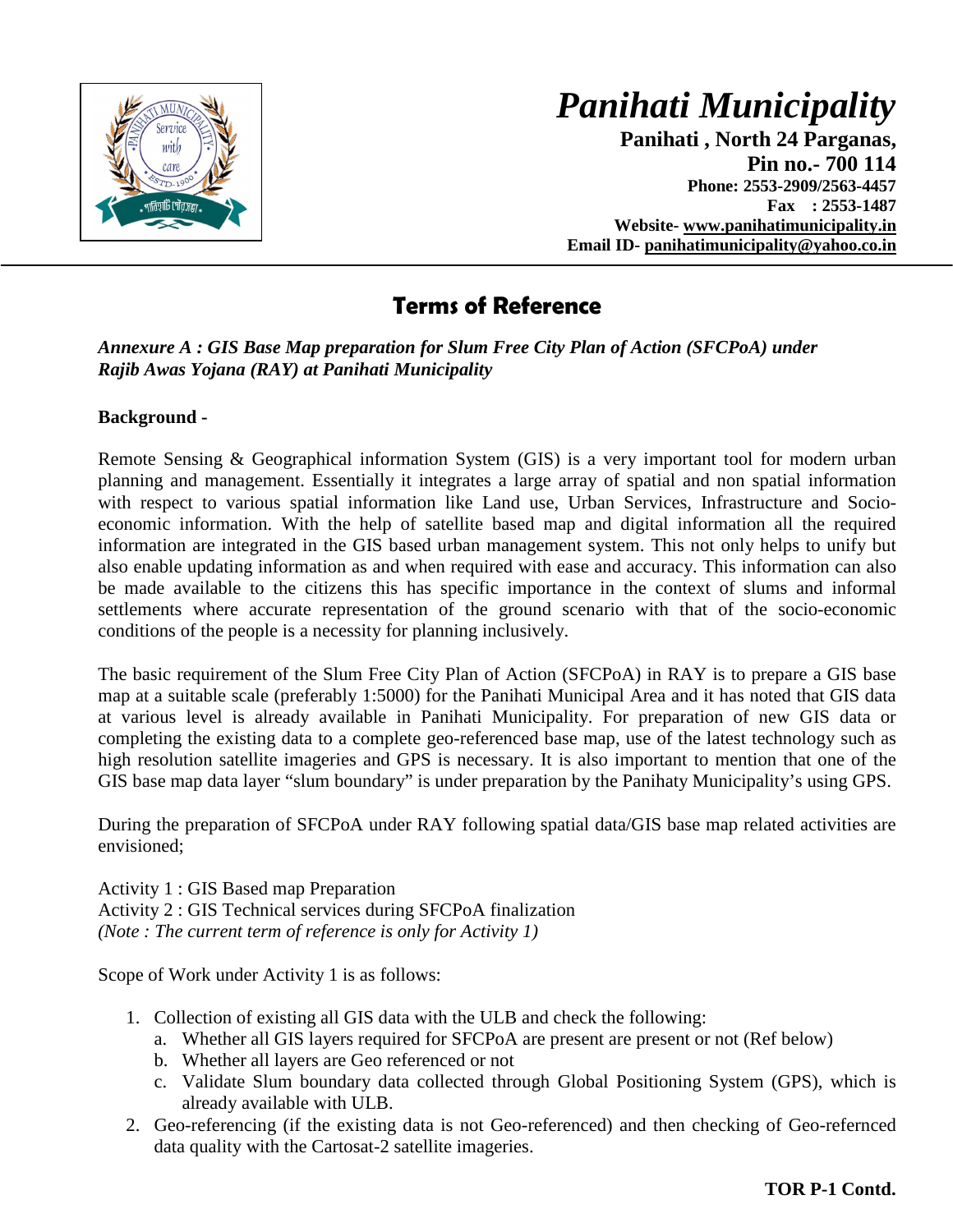

 **Panihati , North 24 Parganas, Pin no.- 700 114 Phone: 2553-2909/2563-4457 Fax : 2553-1487 Website- www.panihatimunicipality.in Email ID- panihatimunicipality@yahoo.co.in**

## **Terms of Reference**

#### *Annexure A : GIS Base Map preparation for Slum Free City Plan of Action (SFCPoA) under Rajib Awas Yojana (RAY) at Panihati Municipality*

- 3. Interpretation/digitization of the Satellite imageries as per requirement of SFCoPA.
- 4. Cross checking if existing GIS data accuracy level including the collected geo-referenced ULB data by overlaying that on the procured satellite image.
- 5. Identifying mismatches between given satellite image and GIS data.
- 6. Identifying the gaps in existing GIS data, Layer by layer and feature by feature.
- 7. Digitization of the layers required for SFCoPA which is not provided by ULBs
- 8. Demarcation of planning Area and inclusion of likely extension of ULB area, if any on the image in consultation with the ULB
- 9. Updating of satellite image features which are not identifiable by their physical characteristics in the image with the help of ground truthing exercise.
- 10. Cleaning of the GIS data layers to resolve data redundancy and data inconsistency.
- 11. Creation of Topology in all the GIS layers to generate relation between objects in all the layers in GIS software.
- 12. Identification of demarcated slum area and vacant land on the base map done
- 13. Inputting unique slum ID of USHA survey data into each respective slum in the GIS environment.
- 14. Finalisation of city base map covering all the slums of the Planning Area (1:5000 scale) in GIS format using standardized reference frame.
- 15. The complete Geo-referenced GIS base map data are to be approved by Urban Planner/Technical person of the ULB in consultation with ULB RAY Nodal person.

#### **Important SFCoPA base map layers are:**

- Administrative boundary, Municipality; Planning Zone, Ward boundary
- Slum boundary
- Land use map covering all open/vacant lands (including within slum area) with their nature
- Transportation of Network, highways, roads, railways, lanes, ferry ghats
- Water bodies, canals, rivers etc.
- Important landmarks (temple, mosques etc.)
- Municipal/agglomeration boundary

### **Within Slum the following features may be demarcated:**

- Community centres, anganwadis centres,
- Community toilets, schools, health clinics/post offices and
- Religious structures.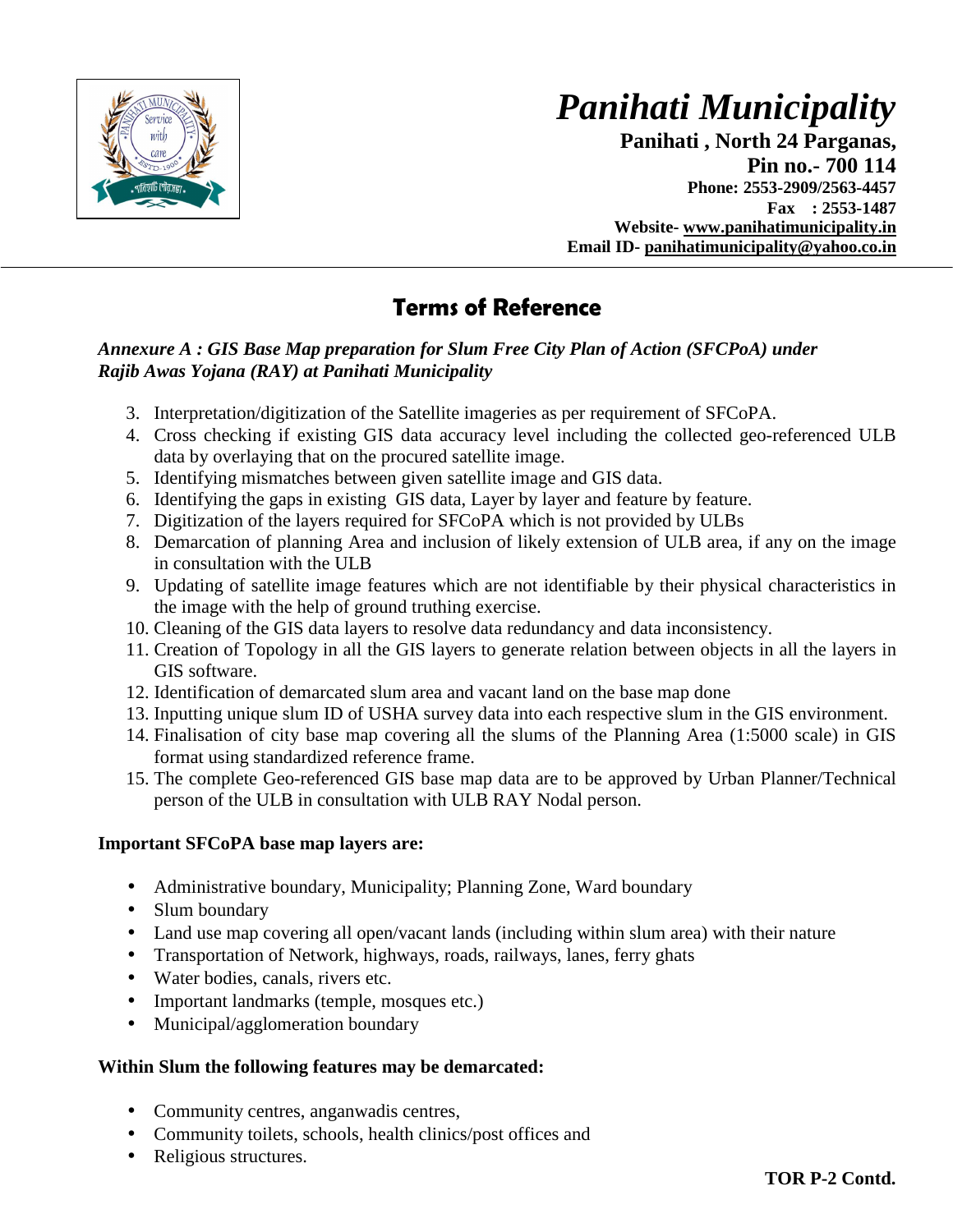

 **Panihati , North 24 Parganas, Pin no.- 700 114 Phone: 2553-2909/2563-4457 Fax : 2553-1487 Website- www.panihatimunicipality.in Email ID- panihatimunicipality@yahoo.co.in**

## **Terms of Reference**

### **Other features that need to be captured in different layers included:**

- Hospitals, health centers
- School, Educational Institutions
- Sanitation Public toilet
- Vat Garbage collecting point
- Important Commercial/industrial and non-household based features such as factories and manufacturing units.

*Note: The above scope of work is indicative in nature and agency should ensure that GIS base map is complying with Guidelines issues by Ministry of Housing and Urban Poverty Alleviation (MoHUPA)* 

### **The Deliverables:**

#### **Complete GIS base map data**

- 1) The characteristics of the GIS data would be; vectorised geo-referenced clean GIS data.
- 2) The Complete data will be in **.shp** format
- 3) Hardcopy in 1:5000 scale
- 4) The GIS base map should contain layers as specified above

#### **Criteria for the selection pf GIS Agency:**

- 1) Previous experience of completing such GIS project.
- 2) Availability of required GIS and Remote Sensing Software
- 3) Availability of qualified and experienced GIS and Remote Sensing personal

#### **Table 1 : Payment Schedule**

| <b>Deliverable</b>                           | <b>Time Period</b> | <b>Percent to Total</b> |
|----------------------------------------------|--------------------|-------------------------|
| Inception Report containing the   End Week 2 |                    | 25                      |
| analysis of existing GIS data, gap           |                    |                         |
| analysis and geo-referencing of              |                    |                         |
| non geo-referenced data                      |                    |                         |
| Report on completion of GIS   End Week 8     |                    | 50                      |
| base map data                                |                    |                         |
| Approval of final SFCoPA                     |                    | 10                      |
| Total                                        |                    | 100                     |

*Note: The payment shall be made only on the approval of reports by the ULB*